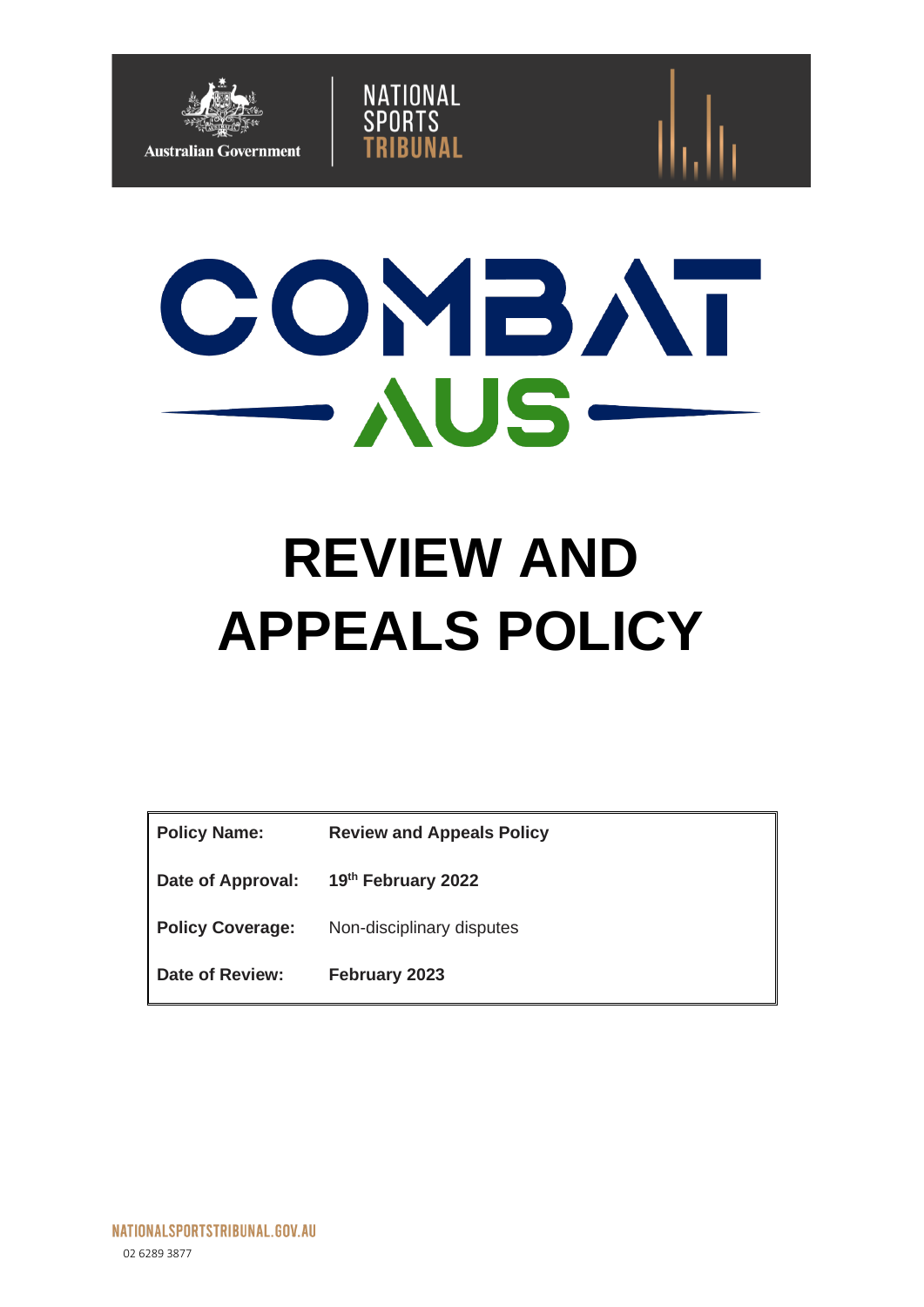# **Contents**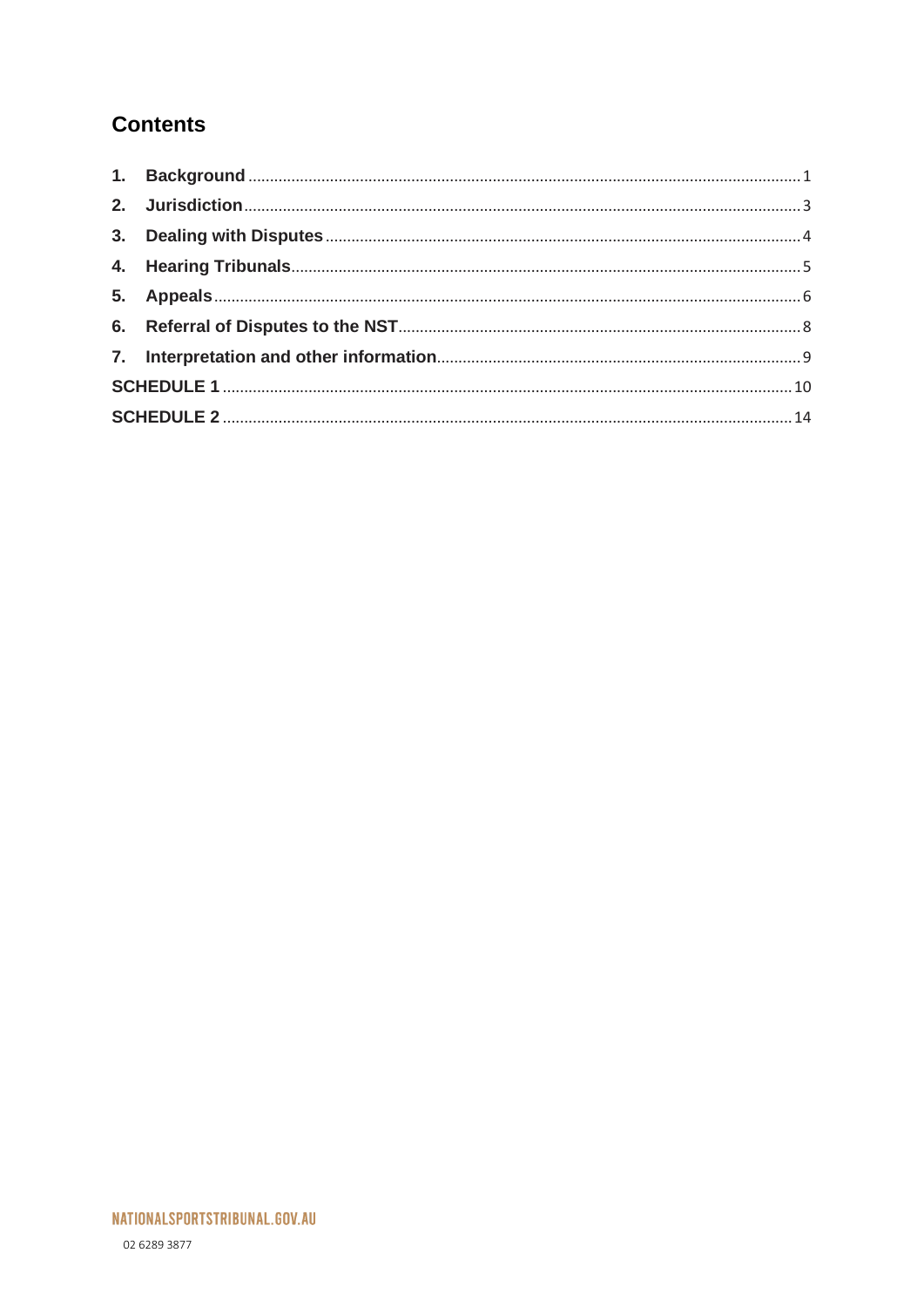## <span id="page-2-0"></span>**1. Background**

#### 1.1. **Purpose**

This Policy:

- (a) Sets out the processes for resolving Disputes; and
- (b) Does not cover Personal Grievances or conduct and disciplinary matters arising under policies that form part of the National Integrity Framework or other CombatAUS policies.

#### 1.2. **Definitions**

In this Policy the following words have the corresponding meaning:

**Activity** means a Sport contest, match, competition, event, or activity (including training), whether on a one-off basis or as part of a series, league, or competition, sanctioned or organised by CombatAUS.

**Alternative Dispute Resolution** is a collective term for processes, such as mediation, to resolve disputes without the need for arbitration that will be applied to resolve the Alleged Breach in accordance with clauses [3.2](#page-5-1)[-\(b\).](#page-6-1)

**Appeals Tribunal** means the appeals tribunal established under clause [5,](#page-7-0) being either the NST or an Internal Appeals Tribunal as provided in this Policy.

**Authorised Provider** means any Relevant Person or Relevant Organisation authorised to conduct an Activity.

**CombatAUS** means the Combat Institute of Australia Limited.

**Dispute** means any dispute between Relevant Persons, or between Relevant Persons and Relevant Organisations, or between Relevant Organisations, that arises in the context of their involvement in CombatAUS Activities, other than the categories of disputes set out in clause [2.2\(](#page-4-1)b).

**Hearing Tribunal** means the first instance tribunal established to determine a Dispute, being either the NST General Division or an Internal Tribunal as provided in this Policy.

**Internal Appeals Tribunal** means an internal appeals tribunal established by CombatAUS under clause [5.](#page-7-0)

**Internal Tribunal** means an internal hearing tribunal established by CombatAUS under clause [4.](#page-6-0)

**Legal Practitioner** is a person holding a current practising certificate as a lawyer or barrister in any Australian jurisdiction.

**Member Organisation** means a member of CombatAUS under its constitution

**National Integrity Framework** means the set of "National Integrity Framework" integrity policies produced by Sport Integrity Australia from time to time if and as adopted by CombatAUS.

**NST** means the National Sports Tribunal established under the NST Legislation.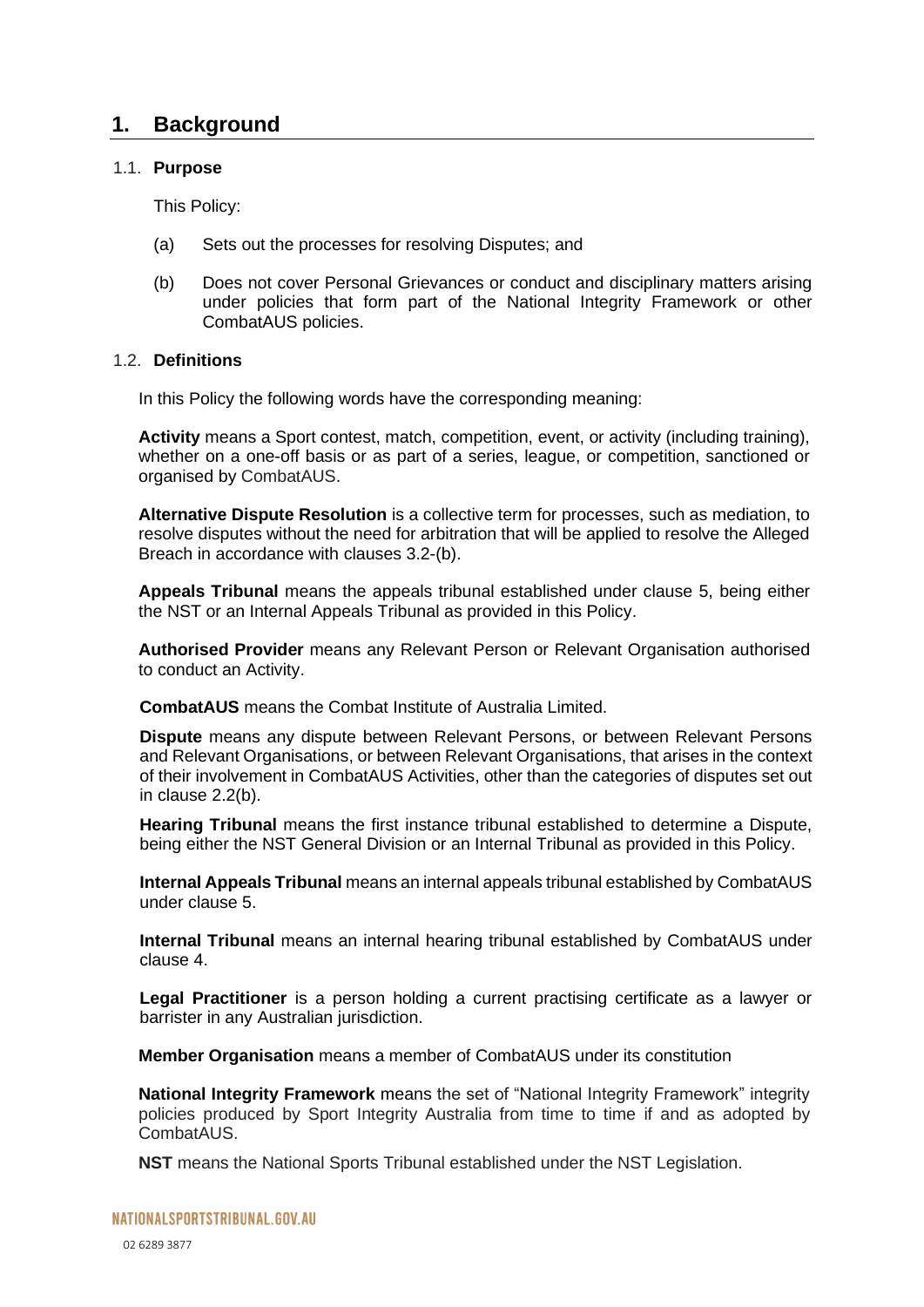**NST Eligible Matter** means a matter that is a kind of dispute that falls within the jurisdiction of the NST.

**NST Excluded Matter** means a matter that is a kind of dispute that is expressly excluded from the NST's jurisdiction.

**NST Legislation** means the *National Sports Tribunal Act 2019* (Cth) (**NST Act**), and any legislative instruments made under the NST Act as may be in force from time to time, including the *National Sports Tribunal Rule 2020* (Cth), *National Sports Tribunal (Practice and Procedure) Determination 2021* (Cth) and *National Sports Tribunal Act 2019 - Principles for Allocating a Member to a Dispute 2020*.

#### **Participant** means:

- (a) Athletes under an executed Athlete Agreement with CombatAUS, or athletes who gain approval to participate in CombatAUS Activity;
- (b) Coaches appointed to train an Athlete or Team in any CombatAUS Activity;
- (c) Administrators who have a role in the administration or operation of CombatAUS, including directors, committee members, volunteers or other persons;
- (d) Officials including referees, umpires, technical officials, or other officials appointed by CombatAUS as part of any CombatAUS Activity;
- (e) Support personnel who are appointed in a professional or voluntary capacity by CombatAUS, including sports science/sport medicine personnel, team managers, selectors, and team staff members.

**Personal Grievance** means any type of interpersonal conflict or dispute between Relevant Persons or between Relevant Persons and Relevant Organisations that does not engage the rules, policies or by-laws of CombatAUS.

**Policy** means this Review and Appeals Policy, including any schedules.

**Protected Disclosure** means, where CombatAUS is a "regulated entity" under the whistleblower laws in the *Corporations Act 2001* (Cth), a disclosure of information to CombatAUS that qualifies for protection under those laws.

**Relevant Organisation** means any of the following organisations:

- (a) CombatAUS;
- (b) Member Organisation;
- (c) An Authorised Provider;
- (d) Team, which means any collection or squad of athletes who compete and/or under the direction of CombatAUS; and
- (e) Any other organisation that has agreed to be bound by this Policy.

**Relevant Person** means any of the following individuals:

- (a) A Participant;
- (b) An Employee;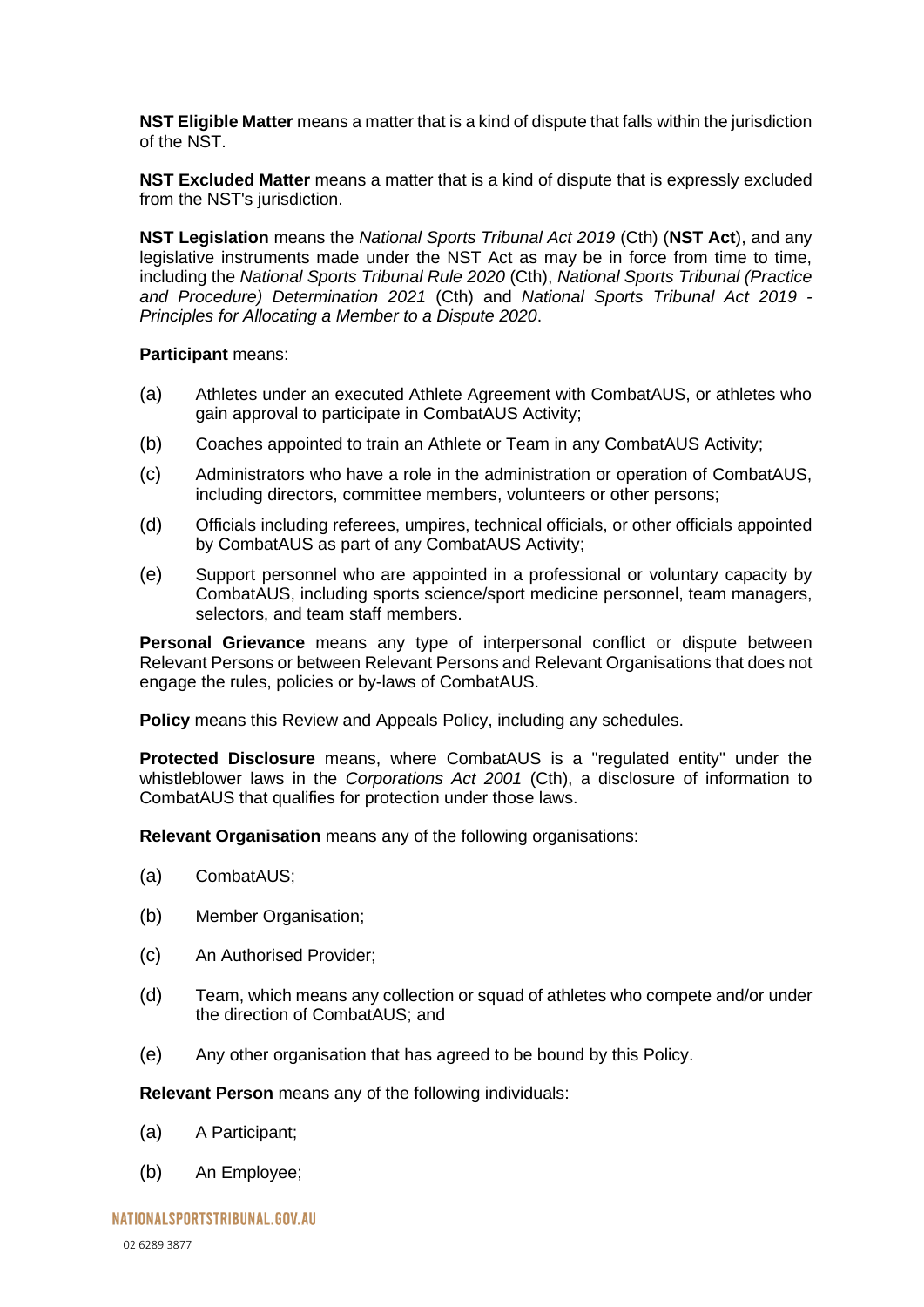- (c) A Contractor;
- (d) A volunteer engaged by CombatAUS in any capacity who is not otherwise an Employee or Contractor, including directors and office holders, officials, coaches, administrators and team and support personnel; and
- (e) Any other individual who has agreed to be bound by this Policy.

**Vulnerable Person** means a person who is:

- (a) Under the age of 18; or
- (b) Aged 18 or over, but is or may be unable to take care of themselves, or is unable to protect themselves against harm or exploitation, by reason of age, illness, trauma or disability, or any other reason

#### <span id="page-4-0"></span>**2. Jurisdiction**

#### 2.1 **To Whom the Policy Applies**

This Policy applies to Relevant Persons and Relevant Organisations.

#### <span id="page-4-1"></span>2.2 **When the Policy Applies**

- (a) This Policy applies to Disputes between:
	- (i) Relevant Persons;
	- (ii) Relevant Persons and Relevant Organisations; or
	- (iii) Relevant Organisations,

in their capacity as Relevant Persons or Relevant Organisations relating to their involvement in CombatAUS Activity.

- (b) The Policy does not apply to the following:
	- (i) A breach of any of the policies that form part of the National Integrity Framework;
	- (ii) A breach of another CombatAUS policy where that breach is covered by the CombatAUS Conduct and Disciplinary Policy;
	- (iii) Disputes that arise under any CombatAUS policy where that policy provides for a specific dispute resolution process other than that covered by the CombatAUS Conduct and Disciplinary Policy;
	- (iv) A Personal Grievance;
	- (v) A Protected Disclosure;
	- (vi) A breach of any other CombatAUS policy in respect of which CombatAUS expressly excludes the application of this Policy; and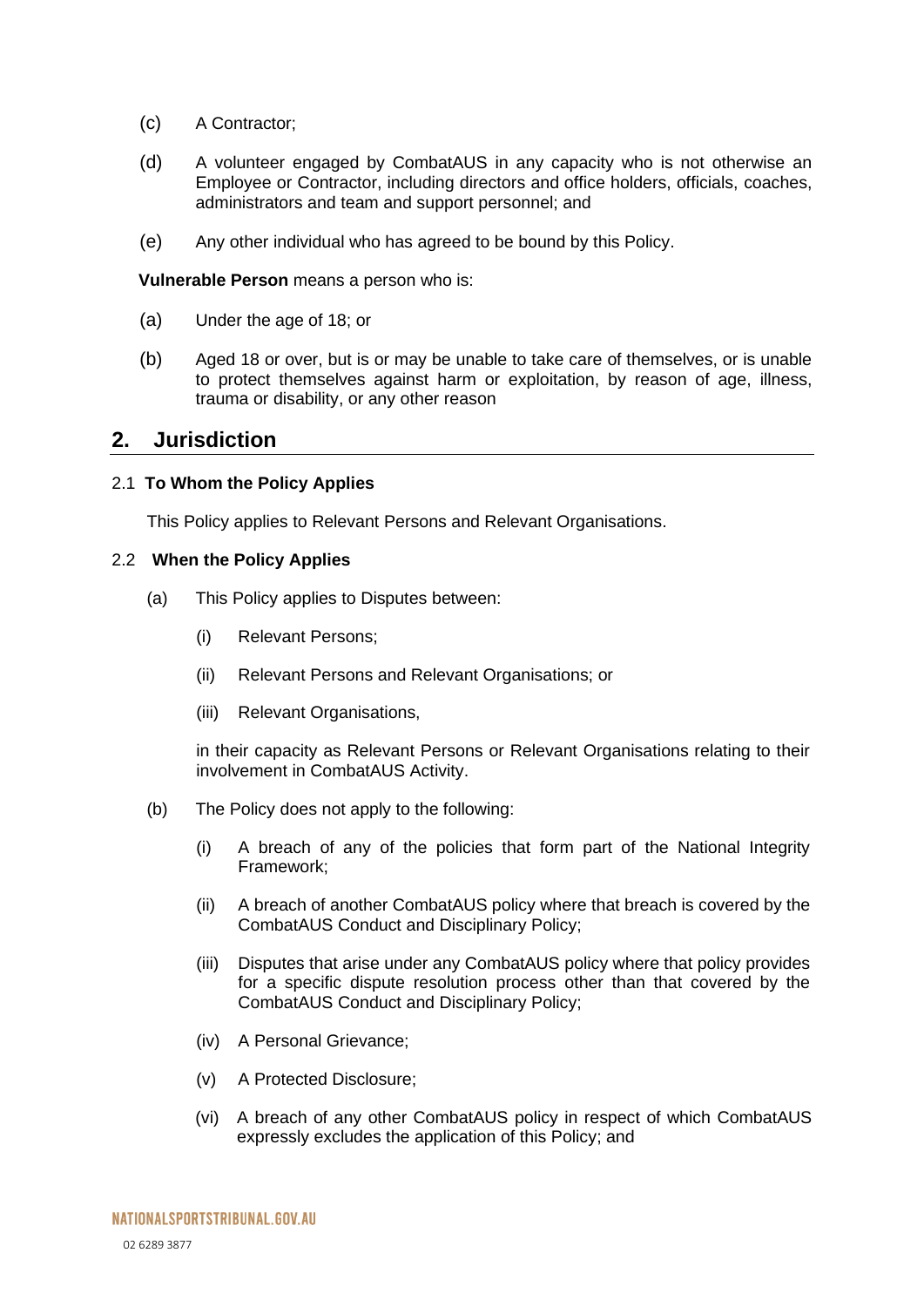(vii) Interactions between Relevant Persons and/or Relevant Organisations that are not related to CombatAUS and/or are not in their capacity as Relevant Persons or Relevant Organisations.

#### 2.3 **Vulnerable Persons**

Where a party to a Personal Grievance is a Vulnerable Person, the parent or guardian of the Vulnerable Person may act on behalf of the Vulnerable Person and accompany them throughout the resolution process, including during any facilitated resolution process, hearing process or appeal process.

# <span id="page-5-0"></span>**3. Dealing with Disputes**

#### 3.1 **Informal steps for resolving Disputes under this Policy**

- (a) Relevant Persons (and Relevant Organisations where applicable) are encouraged to attempt to resolve any Dispute that is subject to this Policy amongst themselves in the first instance.
- (b) Where a Dispute is unable to be resolved directly through discussion, or one of the parties to the disagreement is uncomfortable with approaching the other party directly or is otherwise unable to do so, the matter may then be referred to the management of CombatAUS.
- (c) Where CombatAUS or a member of the administration of CombatAUS is a party to a Dispute, the matter should be dealt with under clause 3.2(b).
- (d) If the Dispute is referred to CombatAUS without clear indication of the knowledge or consent of the other party to the Dispute, CombatAUS will notify that other party prior to referring the Dispute to formal Alternative Dispute Resolution.

#### <span id="page-5-1"></span>3.2 **Alternative Dispute Resolution**

- (a) If CombatAUS considers the Dispute may appropriately be resolved through Alternative Dispute Resolution, it may seek in writing the consent of the parties to the Dispute to refer the Dispute for Alternative Dispute Resolution.
- (b) If the parties to the Dispute agree to Alternative Dispute Resolution, or a Dispute occurs under clause 3.1(c), CombatAUS will refer the Dispute to the NST for conciliation or mediation. Where the Dispute is between two Relevant Persons, CombatAUS will be the referring entity to the NST.
- (c) The parties to the Dispute must participate in the Alternative Dispute Resolution in good faith.

#### 3.3 **NST Facilitated Resolution of Dispute**

- (a) The NST will facilitate the Alternative Dispute Resolution of any Dispute properly referred to it under clause [3.2\(](#page-5-1)b) in accordance with the NST Legislation.
- (b) CombatAUS is responsible for making the application for Alternative Dispute Resolution at the NST. The application fee may be paid by one party, or by the parties together, apportioned as agreed between them. Service charges may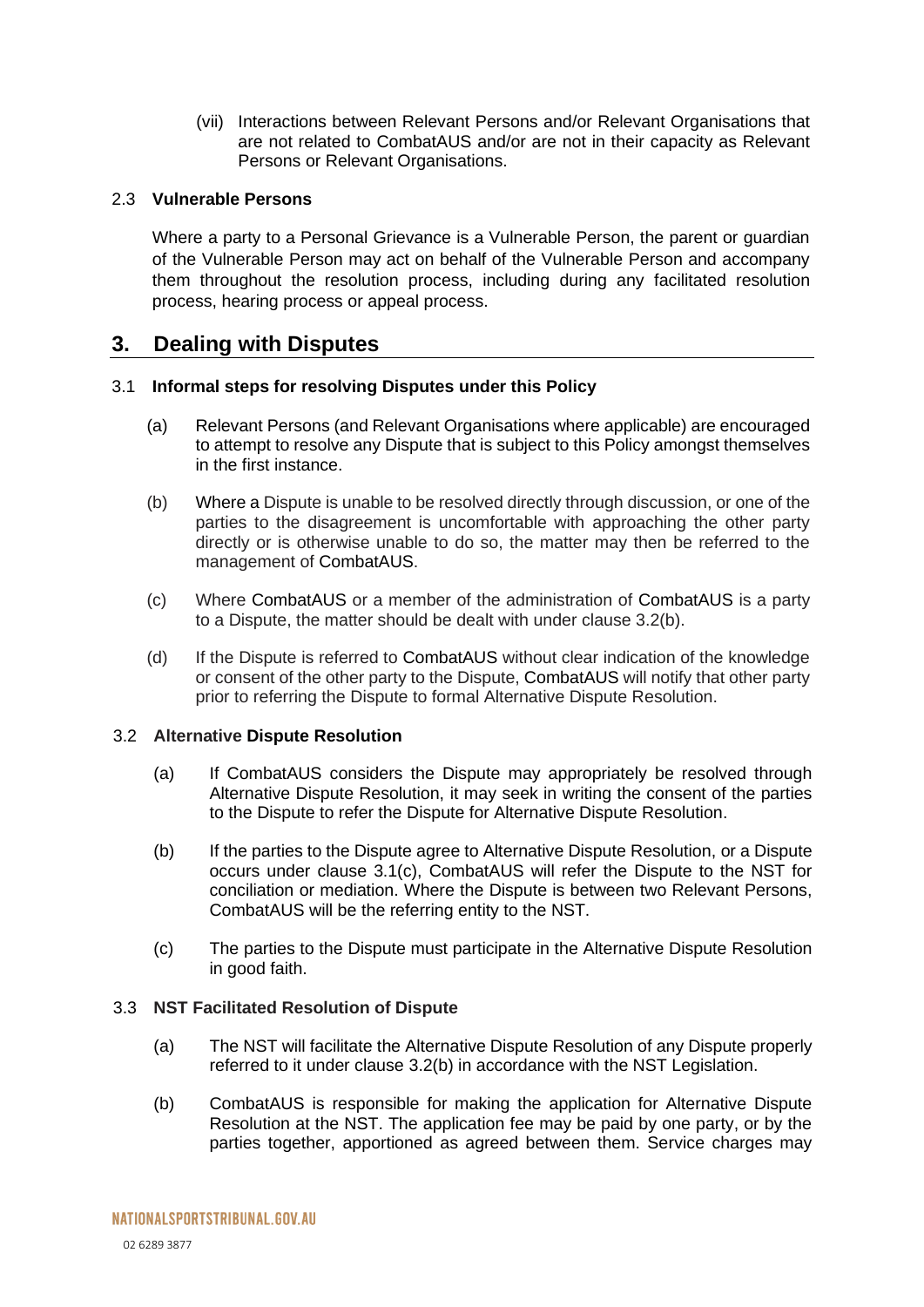<span id="page-6-1"></span>also be payable to the NST, which will be negotiated as between the parties to the dispute and the NST,and determined by the NST CEO.

#### 3.4 **Independent Facilitated Resolution of Dispute**

- (a) Any mediation or conciliation (other than where conducted by the NST) will be undertaken in accordance with the rules prescribed by CombatAUS (internal) or the provider (external) as the case may be.
- (b) For external mediation, any costs associated with appointing a facilitator will be agreed before the facilitated resolution session commences and will be apportioned evenly between the parties (unless otherwise agreed between the parties).

#### 3.5 **Failure to Resolve Dispute**

- (a) If the Dispute is resolved through Alternative Dispute Resolution under this clause [3,](#page-5-0) the Dispute will be considered closed under this Policy. Any ongoing issues between the parties to the Dispute must be dealt with by them in their personal capacity.
- (b) If Alternative Dispute Resolution does not resolve the Dispute, CombatAUS will, if both parties agree in writing, refer the Dispute to a Hearing Tribunal.
- (c) All Disputes must be submitted by the parties to the Dispute to a hearing before the relevant Hearing Tribunal, and appealed to an Appeals Tribunal if required, for determination before commencing any proceedings relating to the Dispute or becoming a party to any such proceedings in a court of law.

### <span id="page-6-0"></span>**4. Hearing Tribunals**

#### <span id="page-6-2"></span>4.1 **Determining the Hearing Tribunal**

- (a) Where the CombatAUS is to refer the Dispute to a Hearing Tribunal:
	- (A) If an NST Eligible Matter, refer the Alleged Breach to the NST General Division; or
	- (B) If neither an NST Eligible or NST Excluded Matter, apply to the NST CEO for approval to hear the matter in the NST General Division, failing which it must be dealt with under clause [4.1\(](#page-6-2)a)(ii)(C); or
	- (C) If the NST cannot deal with the matter, refer the Alleged Breach to an Internal Tribunal.
- (b) Where an application to the NST for arbitration is made, CombatAUS is responsible for making the application. The application fee may be paid by one party, or by the parties together, apportioned as agreed between them. Service charges may also be payable to the NST, which will be negotiated as between the parties to the dispute and the NST at the Preliminary Conference, and determined by the NST CEO.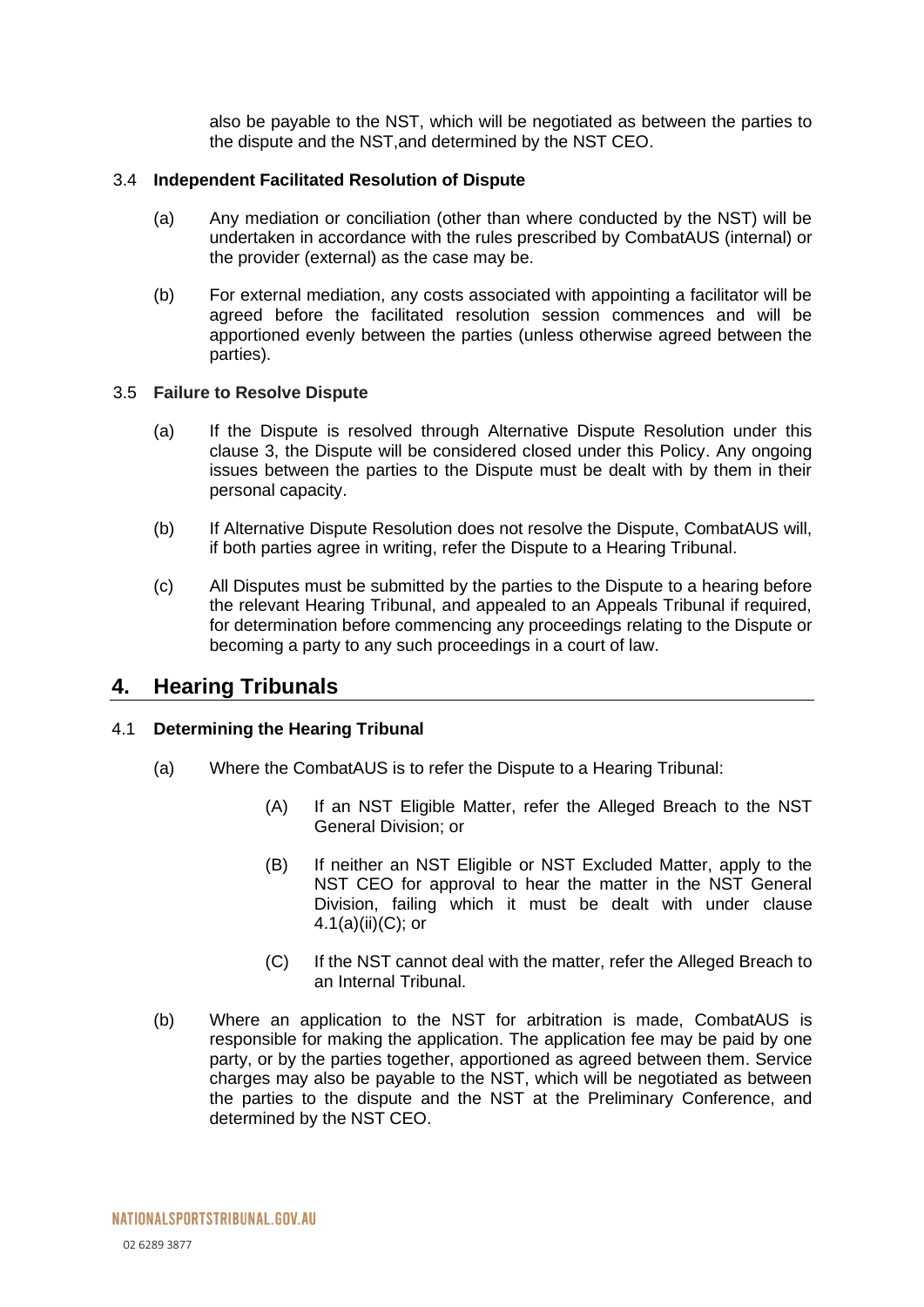#### 4.2 **Arbitration in the NST**

If arbitration is sought in the NST General Division, the NST will arbitrate the Dispute in accordance with the NST Legislation.

#### 4.3 **Internal Tribunal**

If a Dispute is to be determined by an Internal Tribunal, the Internal Tribunal will be convened and operate in accordance with the tribunal procedure outlined in Schedule 1.

#### 4.4 **Notification of Hearing Tribunal decision**

The Hearing Tribunal will notify the parties of the decision in accordance with its relevant procedures (including the procedure in Schedule 1 for the Internal Tribunal).

#### <span id="page-7-0"></span>**5. Appeals**

#### 5.1 **Parties entitled to appeal**

<span id="page-7-2"></span>Each party to a Dispute is entitled to appeal the decision of a Hearing Tribunal under this Policy (each an **Appellant**) solely on the following Grounds of Appeal:

- (a) The Hearing Tribunal failed to abide by this Policy and/or the NST Legislation (as the case may be) and such failure resulted in a denial of natural justice; and/or
- (b) No reasonable decision maker in the position of the Hearing Tribunal, based on the material before them, could reasonably make such a decision.

#### <span id="page-7-1"></span>5.2 **Notice of appeal**

- (a) To submit a valid notice of appeal, an Appellant must, within 14 days of the date of receipt of the decision made by the Hearing Tribunal:
	- (i) If the Hearing Tribunal was the NST General Division:
		- (A) Lodge an 'Application for an Appeal' form with the NST, which must state in full their Grounds of Appeal;
		- (B) Pay the requisite application fee; and
		- (C) Serve, by email, by post, or physically, on the other parties to the appeal a copy of the 'Application for an Appeal'; or
	- (ii) If the Hearing Tribunal was an Internal Tribunal:
		- (A) If the Alleged Breach is an NST Excluded Matter:
			- 1. Lodge with CombatAUS the Notice of Appeal stating they wish to appeal, which states in full their Grounds of Appeal, including any relevant documents as annexures;
			- 2. Pay the appeal fee as set from time to time by CombatAUS; and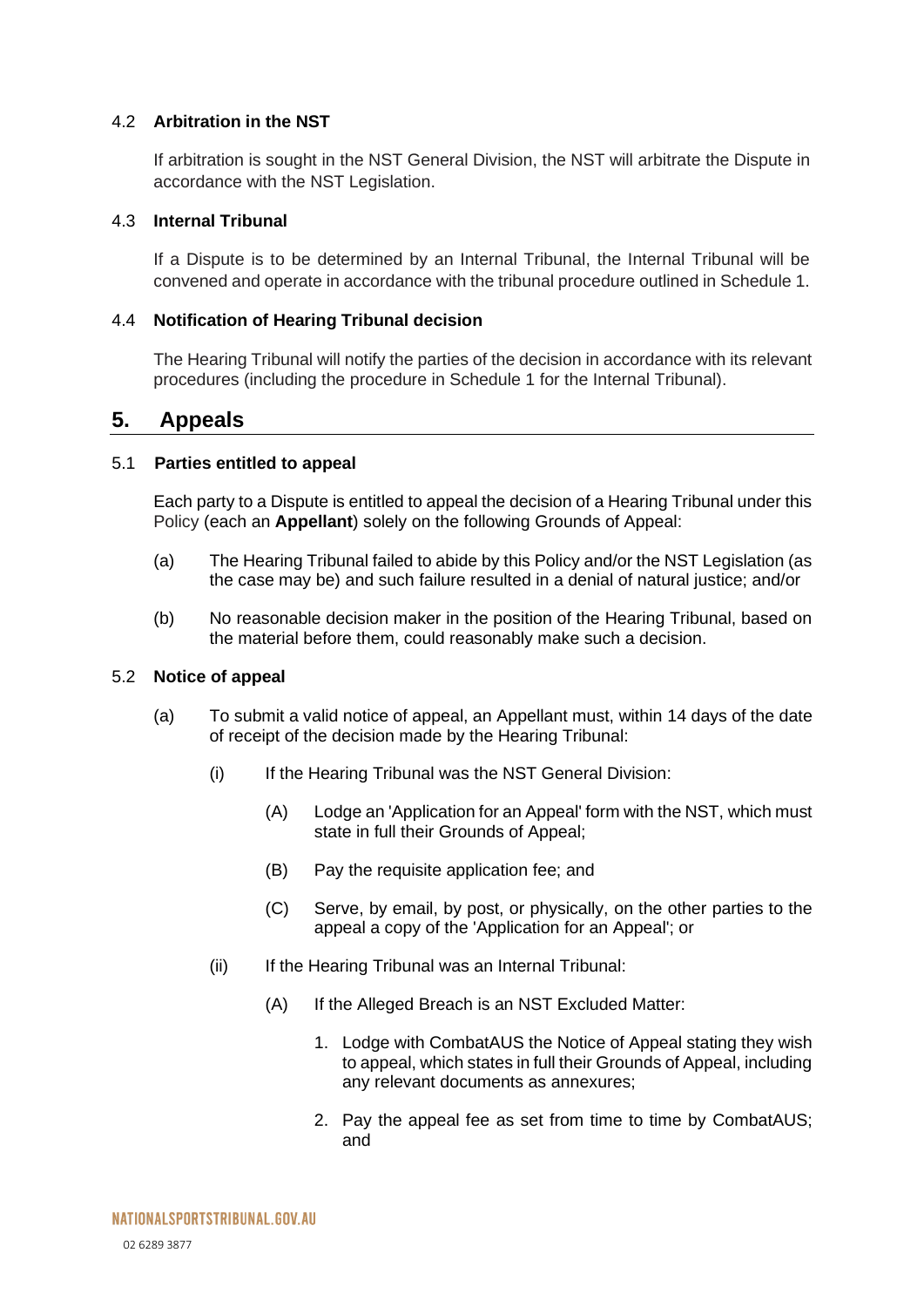- 3. Serve, by email, by post, or physically, on the other parties to the appeal a copy of the Notice of Appeal; or
- (B) If the Alleged Breach is either an NST Eligible Matter, or not an NST Excluded Matter:
	- 1. Lodge an 'Application for an Appeal' form with the NST, which must state in full their Grounds of Appeal;
	- 2. Pay the requisite application fee; and
	- 3. Serve, by email, by post, or physically, on the other parties to the appeal a copy of the 'Application for an Appeal',

#### (together, a **Notice of Appeal**).

- (b) If an appeal is lodged under:
	- (i) Clause [5.2\(](#page-7-1)a)(i), the matter must be dealt with in the NST Appeals Division; or
	- $(i)$  Clause [5.2\(](#page-7-1)a)(ii)(A), the matter must be dealt with by an Internal Appeals Tribunal;
	- (iii) Clause [5.2\(](#page-7-1)a)(ii)(B), and it is neither an NST Eligible or NST Excluded Matter, CombatAUS may apply to the NST CEO for approval, and if the NST CEO does not approve the matter, it must be dealt with by an Internal Appeals Tribunal; or
	- (iv) Clause [5.2\(](#page-7-1)a)(ii)(B) and it is an NST Eligible Matter, it must be dealt with by the NST Appeals Division.

#### 5.3 **Appeals in the NST Appeals Division**

- (a) If an Appellant lodges a valid Notice of Appeal in the NST Appeals Division, the NST will determine the matter.
- (b) The procedure for an appeal in the NST Appeals Divisions will be in accordance with clause [5.2](#page-7-1) and the NST Legislation.

#### <span id="page-8-0"></span>5.4 **Internal Appeals Tribunal**

- (a) If an Appellant lodges a valid Notice of Appeal to be dealt with by an Internal Appeals Tribunal, the Internal Appeals Tribunal will determine the matter.
- (b) The procedure for an appeal in an Internal Appeals Tribunal will be in accordance with clause [5.2](#page-7-1) and Schedule 2.

#### <span id="page-8-1"></span>5.5 **Determination by Appeals Tribunal**

The Appeal Tribunal's arbitration of the appeal must determine, on the balance of probabilities, whether one or both Grounds of Appeal (as applicable) are proven and must not rehear the matter or the facts of the Dispute.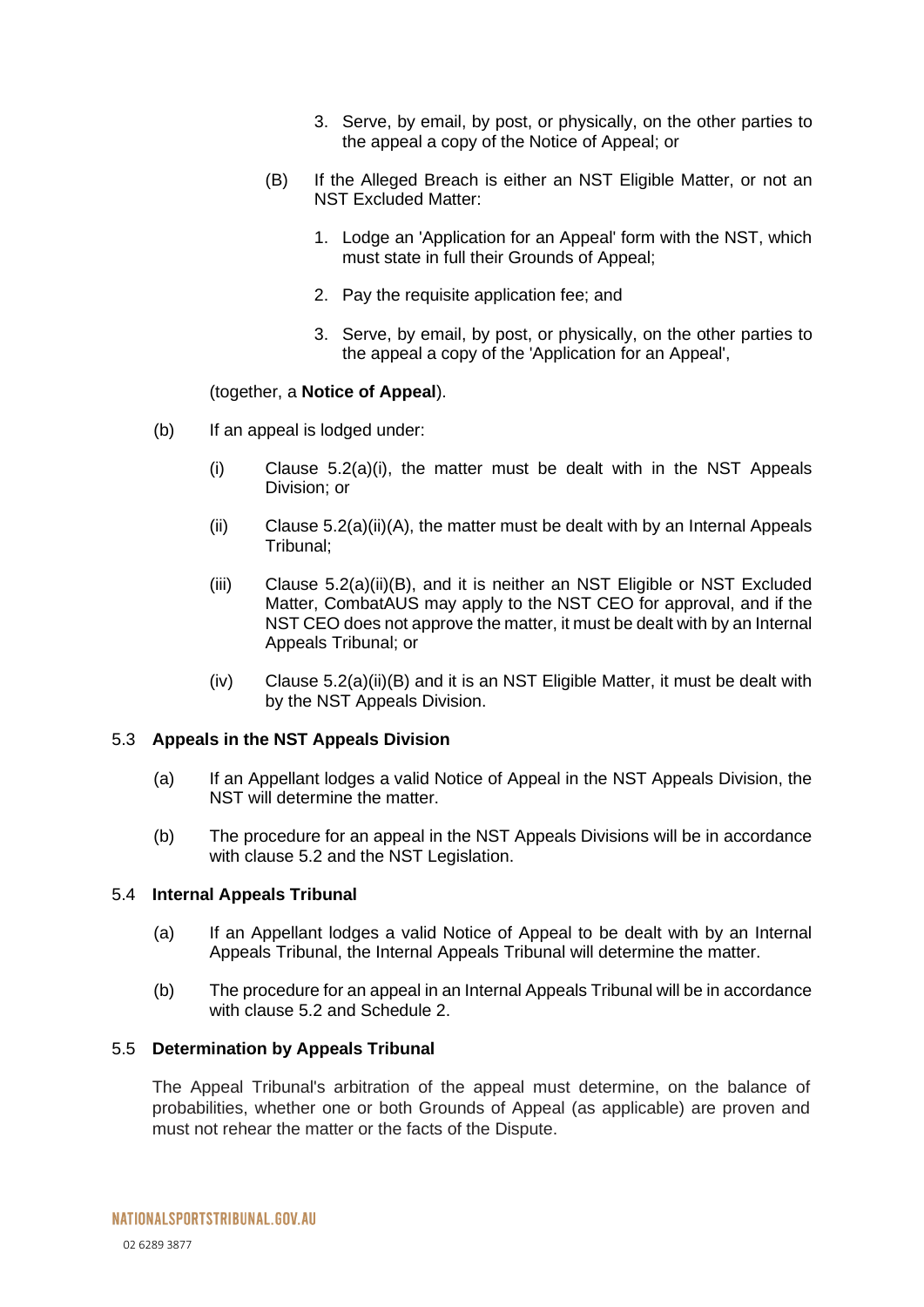#### 5.6 **Notification of outcome**

The Appeal Tribunal will notify the parties to the proceeding of the decision in accordance with its relevant procedures.

#### 5.7 **Confidentiality**

- (a) All Disputes (and all information disclosed in relation to them), including the outcomes of any facilitated resolution process or hearing process will be kept confidential by CombatAUS, and will not be disclosed to any third parties, except as provided in this clause.
- (b) CombatAUS may make the following disclosures:
	- (i) To the parties to the Dispute in relation to the facilitated resolution process or hearing/appeal process to ensure a fair process;
	- (ii) To any person to facilitate the resolution of the Dispute under this Policy;
	- (iii) To external agencies so they can deal with relevant conduct (e.g., Sport Integrity Australia, law enforcement or regulatory authorities, a child protection agency, State/Territory fair trading authority, the Australian Securities & Investments Commission);
	- (iv) To Relevant Organisations to inform them of the resolution of the Dispute;
	- (v) To any third party for the primary purpose of:
		- (A) Preventing or lessening a risk to the safety, health or wellbeing of a person; or
		- (B) Protecting children participating in combat sports; or
		- (C) Protecting the safety of participants in combat sports; and
	- (vi) As required by law, any court or the NST.

# <span id="page-9-0"></span>**6. Referral of Disputes to the NST**

- 6.1 The processes outlined in sections 3, [4](#page-6-0) and [5](#page-7-0) of this Policy can replace any other disciplinary process, investigation, alternative dispute resolution process or tribunal process set out in any policy, by-law or rule of CombatAUS, at the absolute discretion of the CEO, unless specifically excluded by section 2.2(b) of this Policy.
- 6.2 CombatAUS may require any dispute to be managed or processed in accordance with this Policy at any time, and specifically may refer such dispute to be arbitrated, mediated, conciliated or appraised by the NST in accordance with the NST Legislation, irrespective of whether any deadline or time limit has expired, and irrespective of the stage of process the matter has reached.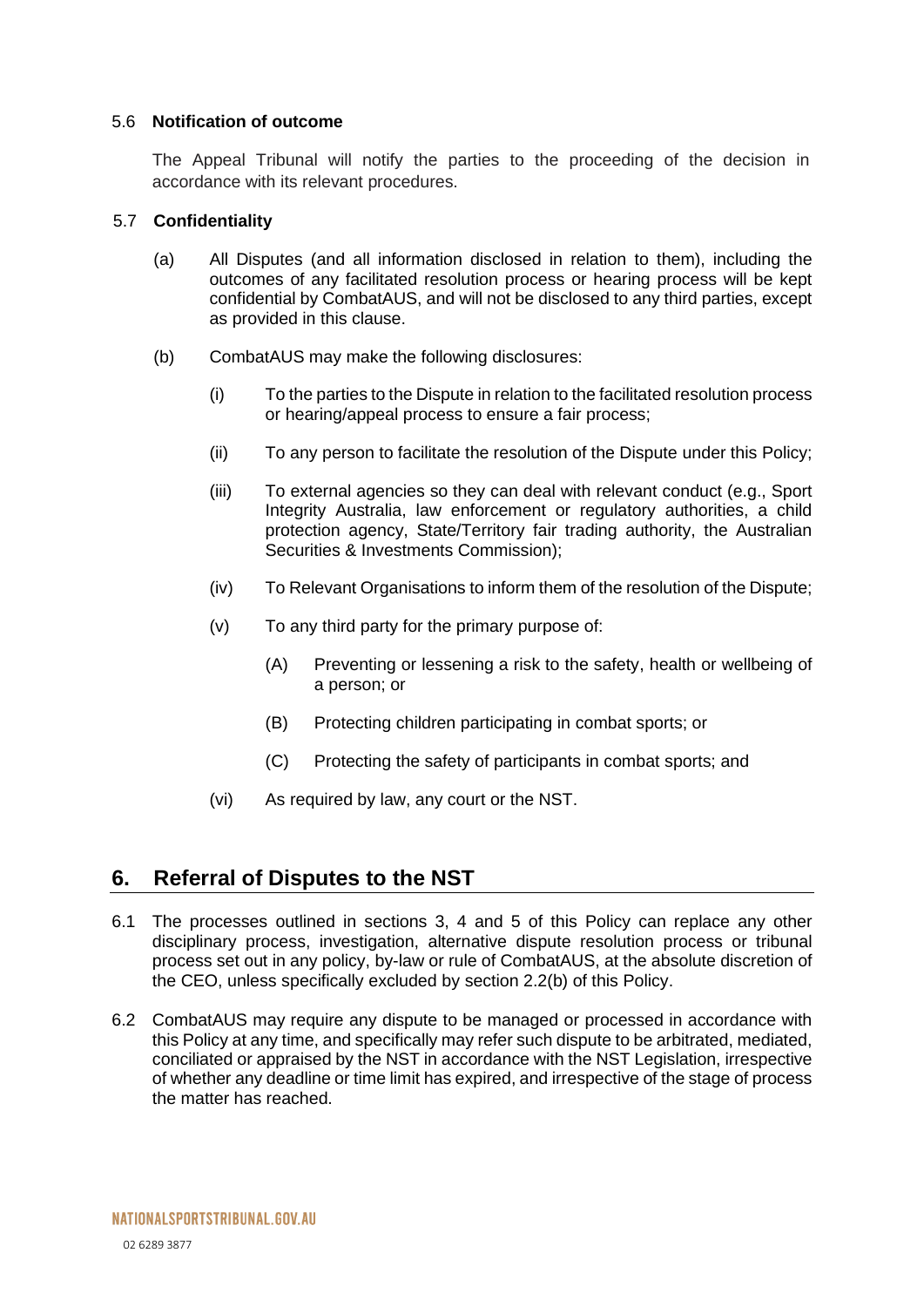# <span id="page-10-0"></span>**7. Interpretation and other information**

#### 7.1 **Commencement**

This Policy commences on the date outlined on the front cover (**Commencement Date**).

#### 7.2 **Prior Disputes**

All Disputes, including Disputes that commenced prior to the Commencement Date, will be dealt with under this Policy.

#### 7.3 **Interpretation**

- (a) Any document required to be provided under this Policy may be given by:
	- (i) Sending it to an email or other electronic address, or to a postal address, nominated by the recipient party; or
	- (ii) Email, post or hand delivering it to that party's registered office.
- (b) A document is taken to have been received under this Policy if sent by email or other electronic transmission, on the date of transmission, or if hand delivered, on the date of delivery or if sent by post, 5 business days after it was sent.

#### 7.4 **Amendment**

- (a) CombatAUS may amend this Policy from time to time and must make the new version available on its website as soon as possible, including the date on which any amendments take effect.
- (b) Any Dispute under this Policy which is not finalised at the time of an amendment to this Policy will continue to be processed under the substantive provisions of this Policy in force at the time CombatAUS receives notice of the Dispute, unless CombatAUS and/or a Hearing Tribunal determines the principle of "lex mitior" appropriately applies in the circumstances.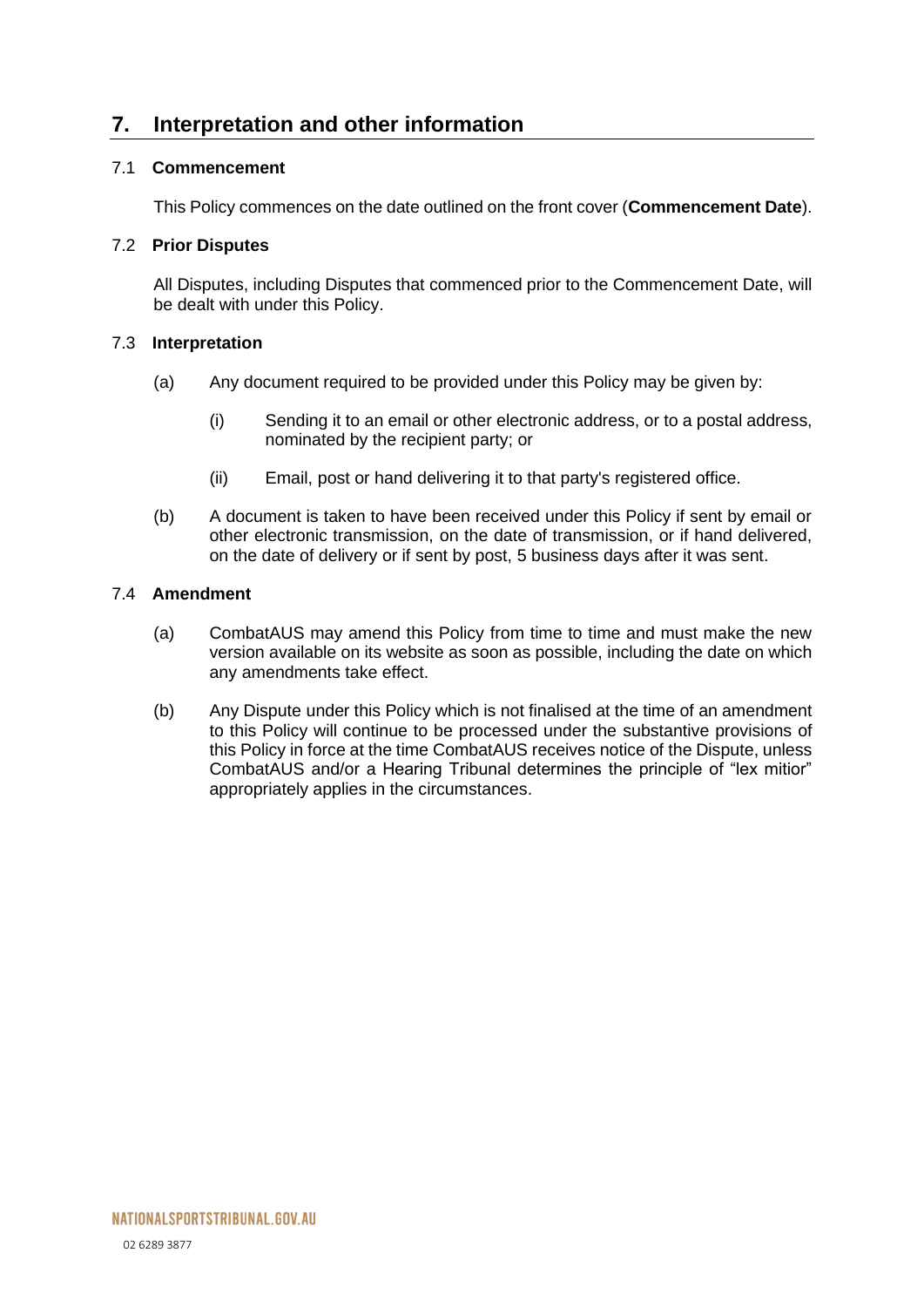#### **SCHEDULE 1**

#### **Internal Tribunal Procedure**

#### <span id="page-11-0"></span>**Interpretation**

1. In this Schedule:

**Chair** means the chair of a particular Internal Tribunal in accordance with this Schedule.

**Legal Practitioner** is a person holding a current practising certificate as a lawyer or barrister in any Australian jurisdiction.

**Sports Administrator** means a person who currently, or within the previous five years, is or has been employed in the field of sports administration.

**Tribunal Member** means an individual person sitting on an Internal Tribunal.

- 2. Defined terms not otherwise defined in this Schedule have the meaning given to them in the Policy.
- 3. All clause references refer to this Schedule unless otherwise provided.

#### **Convening Internal Tribunal**

- 4. Where required under clause [4.1](#page-6-2) of the Policy, CombatAUS will convene an Internal Tribunal in accordance with this Schedule.
- 5. The Internal Tribunal shall be convened as soon as reasonably practicable after a referral under clause [4.1](#page-6-2) of the Policy and shall endeavour to convene no later than two weeks after notification by CombatAUS.

#### **Composition of Internal Tribunal**

- 6. Subject to clause 8, each Internal Tribunal shall:
	- (a) Comprise three Tribunal Members selected by CombatAUS;
	- (b) Comprise at least one Legal Practitioner and one Sports Administrator;
	- (c) Be chaired by the Chair, who shall be appointed by CombatAUS and shall be:
		- (i) A Legal Practitioner; and
		- (ii) A person of experience and skills suitable to the function of chairing a tribunal.
	- (d) Gender diversity will be a consideration of the Internal Tribunal composition process.
- 7. CombatAUS shall use reasonable endeavours to ensure that the Tribunal Members selected for any particular Internal Tribunal: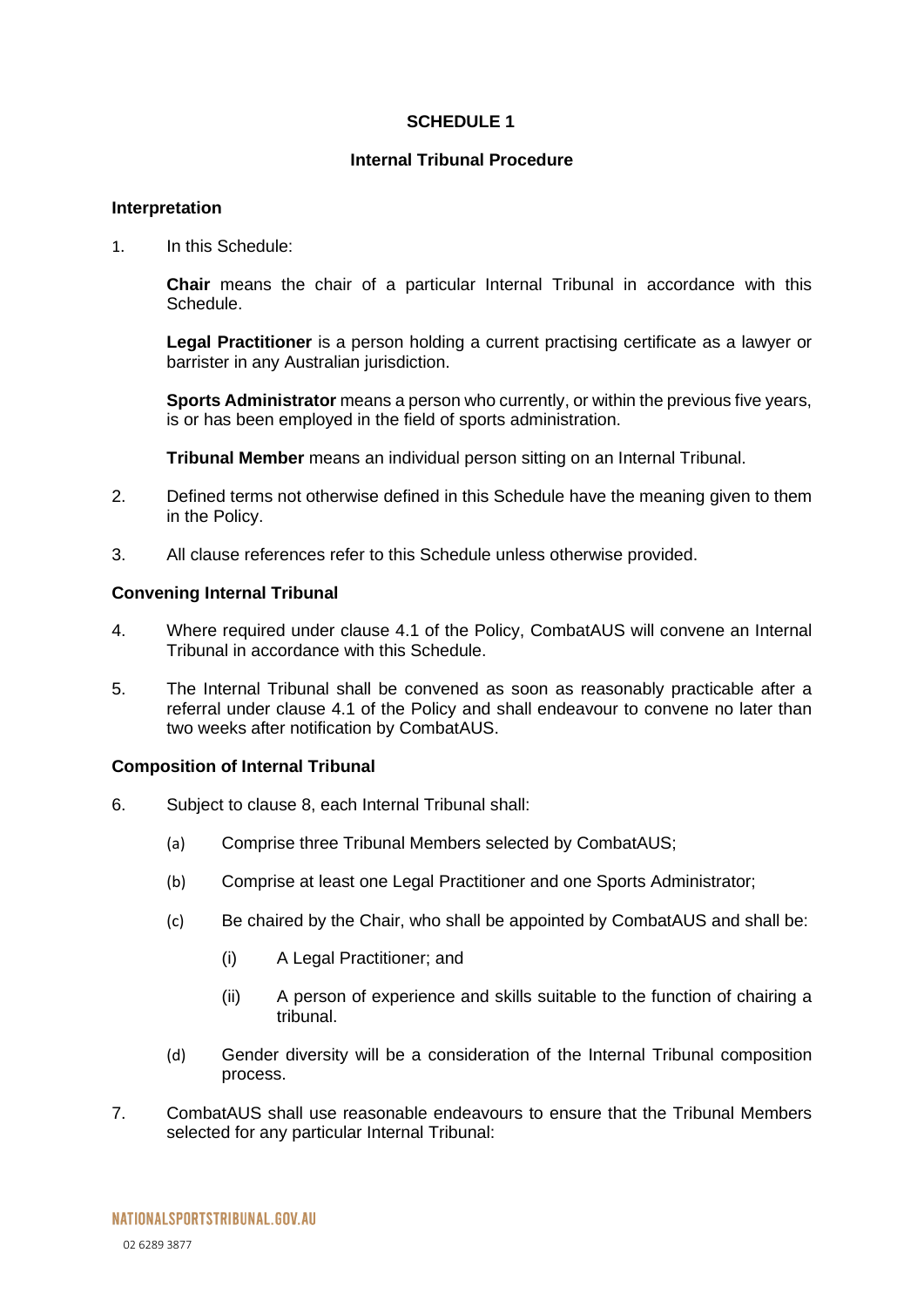- (a) Do not have an actual or perceived conflict of interest in relation to the Dispute that might reasonably call into question the impartiality of the Internal Tribunal; and
- (b) Do not have any close personal connection to the Respondent(s) or the matters being considered by the Internal Tribunal.
- 8. Should a Tribunal Member become unable to sit on an Internal Tribunal following the convening of the Internal Tribunal for whatever reason, CombatAUS shall appoint a replacement Tribunal Member having regard to the requirements of clause 7.
- 9. Should a Respondent challenge the impartiality of any one or more Tribunal Member, the challenge will be determined by the Chair sitting alone, unless that challenge relates to the Chair in which case it will be determined by:
	- (a) The CombatAUS CEO ; or
	- (b) If the CombatAUS CEO is unavailable or unable to act, the other members of the Internal Tribunal.
- 10. There shall be no right of appeal from a decision made under clause 9.
- 11. No Internal Tribunal decision shall be invalidated by any irregularity in the appointment of a Tribunal Member.

#### **Responsibilities of Chair**

- 12. Without limiting any other duties of the Chair set out under this Schedule, the person appointed as Chair of the Internal Tribunal shall have the following responsibilities:
	- (a) To chair hearings of the Internal Tribunal;
	- (b) To ensure accurate records are kept of all of the Internal Tribunal's proceedings and decisions, including at a minimum:
		- (i) Particulars of the hearing, including date, time and location;
		- (ii) The names of each Tribunal Member, party to the Dispute, witnesses called, and any other parties permitted to attend by the Internal Tribunal;
		- (iii) The decision of the Internal Tribunal, whether given to the parties orally, in writing or a combination of both, and the date(s) of communication; and
	- (c) To communicate to all parties of an Internal Tribunal the results of such Internal Tribunal and provide a copy of the record of result to CombatAUS within seven days of the hearing.

#### **Attendance at Internal Tribunal**

- 13. Each party to a Dispute shall be required to attend the Internal Tribunal hearing conducted under this Schedule.
- 14. The following persons shall be entitled to attend an Internal Tribunal hearing as required by the parties to the Dispute: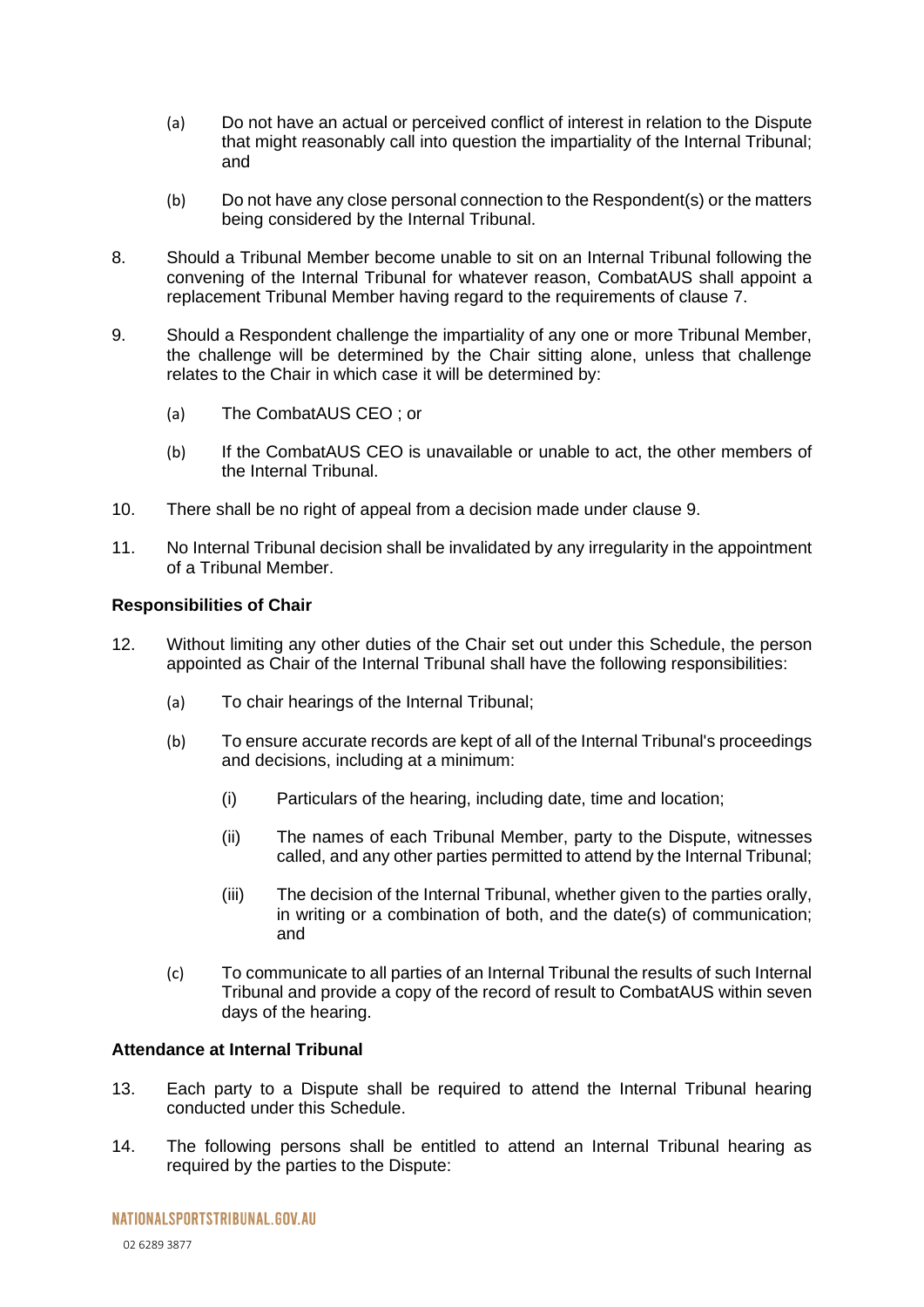- (a) Witnesses called to give evidence by a party to the Dispute;
- (b) Any person that the Chair in their absolute discretion believes will assist the Internal Tribunal and invites to attend the Internal Tribunal for that purpose; and
- (c) Where a party to the Dispute or a witness is under the age of 18 years, an adult adviser, which will in the absence of unavailability or other extraordinary circumstance be expected to be such person's parent or guardian.
- 15. Legal Practitioners are not permitted to appear before, or represent a party at, the Internal Tribunal unless in their personal capacity as a party to the Dispute. This clause does not prohibit a party seeking legal advice in relation to a Dispute or engaging a Legal Practitioner to prepare materials to be used by that party at the Internal Tribunal.
- 16. Each party to the Internal Tribunal shall bear their own costs.

#### **Non-attendance by a Party**

- 17. If a party to the Dispute (or representative of a party) fails to attend the Internal Tribunal hearing without reasonable cause, the hearing may proceed and a determination may be made by the Internal Tribunal in the absence of the party, provided that the Internal Tribunal is satisfied that this Schedule have been complied with.
- 18. A party to the Dispute may apply to the Chair to have an Internal Tribunal hearing:
	- (a) Adjourned; or
	- (b) Convened in another way (e.g., teleconference),

if there are compelling circumstances that warrant such steps being taken to avoid costs, hardship or significant inconvenience to one or more parties. The Internal Tribunal has sole discretion on whether or not to grant the application.

19. If a party to the Dispute fails to attend an Internal Tribunal hearing without reasonable cause, the hearing may proceed and a determination may be made by the Internal Tribunal in the absence of that person, provided that the Internal Tribunal is satisfied that all notification procedures under this Schedule have been carried out.

#### **Procedure of Internal Tribunal**

- 20. The Internal Tribunal shall conduct the hearing in such manner as it sees fit and may in its absolute discretion:
	- (a) Consider any evidence, and in any form that it deems relevant;
	- (b) Question any person giving evidence;
	- (c) Limit the number of witnesses presented to those who provide any new evidence; and
	- (d) Act in an inquisitorial manner in order to establish the truth of the issue/case before it.
- 21. Without limiting the Internal Tribunal's power to regulate its own procedure as it sees fit, the Internal Tribunal shall ordinarily proceed in accordance with the following steps: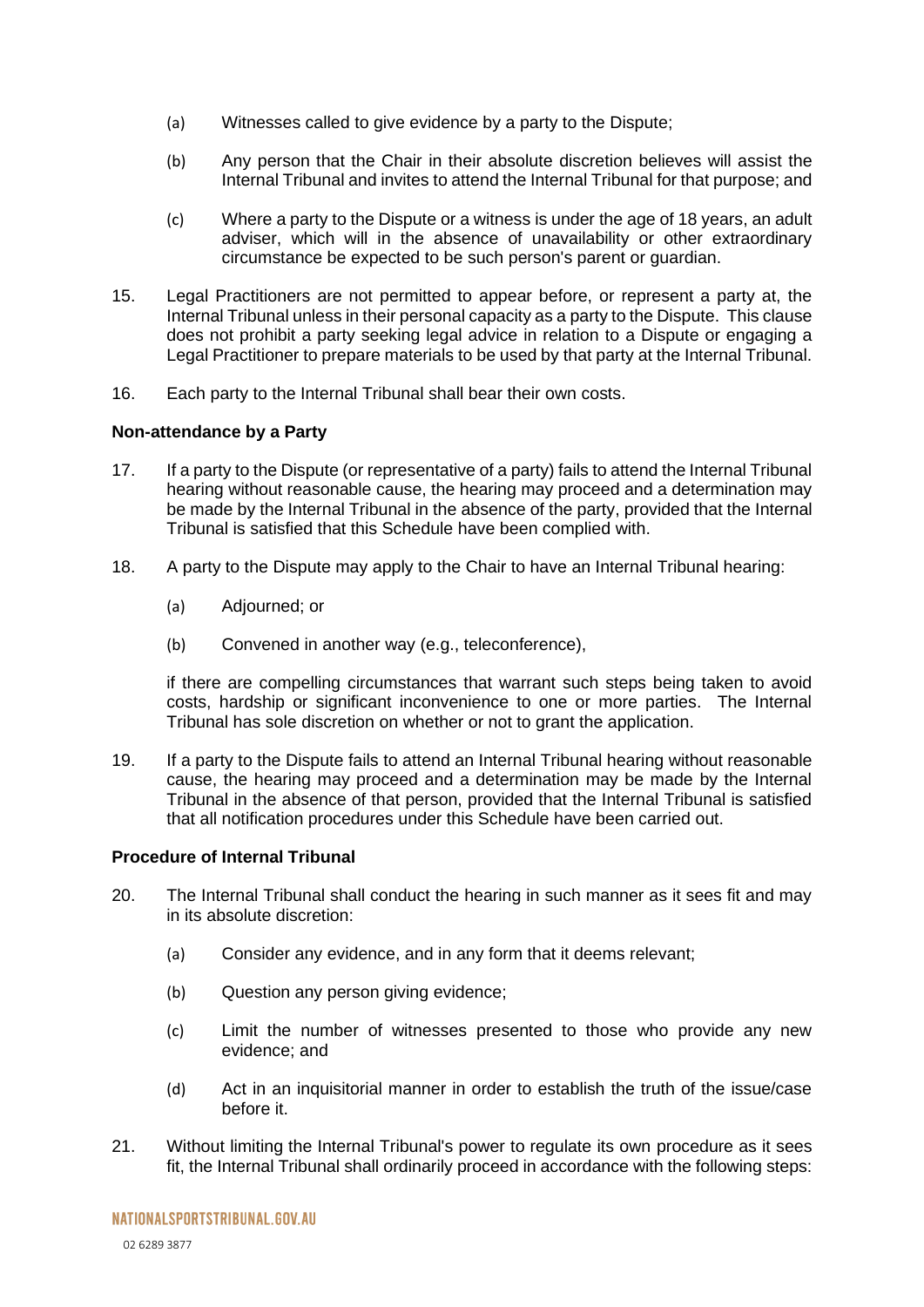- (a) If CombatAUS is a party to an Internal Tribunal hearing, one member of CombatAUS shall be appointed by CombatAUS to act as spokesperson for such body at the Internal Tribunal.
- (b) At the commencement of a hearing, the Chair will identify the Tribunal Members and determine whether each party is present.
- (c) Each party will be notified of their right to remain in the hearing until all evidence is presented but not to be present while the Internal Tribunal considers its findings.
- (d) The Chair shall advise all those persons present of the method of recording the hearing (if any).
- (e) Each party shall proceed to give evidence and the witnesses (if any) shall be called upon to give their evidence in turn, subject to the approval of the number of witnesses to be called by the Internal Tribunal in its discretion. Each party (or, if they are a minor his/her adviser) may ask questions of the other party or any witness called.
- (f) Each witness shall be entitled to leave the Internal Tribunal hearing after giving evidence unless otherwise directed by the Internal Tribunal. Witnesses shall be entitled to remain in the hearing room after giving evidence with the permission of the Internal Tribunal.
- (g) Where a person under the age of 18 exercises his/her right to have an adult observer or adviser present in accordance with this Schedule, a reasonable opportunity for consultation between the minor and the adviser shall be provided by the Internal Tribunal.
- (h) The Internal Tribunal may, so as to limit inconvenience to witnesses, allow evidence to be given by telephone or videoconference.
- 22. At the conclusion of all of the evidence and submissions the Chair shall ask the parties and all other persons present to leave the hearing room while the Internal Tribunal considers its findings.
- 23. The decision of the Internal Tribunal shall be given by the Chair in the presence of the parties to the Dispute, unless a party chooses not to remain. If:
	- (a) One of the parties is not present, the Chair may give the decision orally, and must communicate the decision to the non-attending party in writing as soon as practicable; or
	- (b) None of the parties are present, the Chair must communicate the decision to each of the parties and CombatAUS in writing as soon as practicable.
- 24. The Internal Tribunal may reserve its decision but if it does so, it will provide its decision within 14 days of the hearing.
- 25. The Internal Tribunal is not obliged to give oral or written reasons for any decision made by it under this Schedule but may do so if it wishes.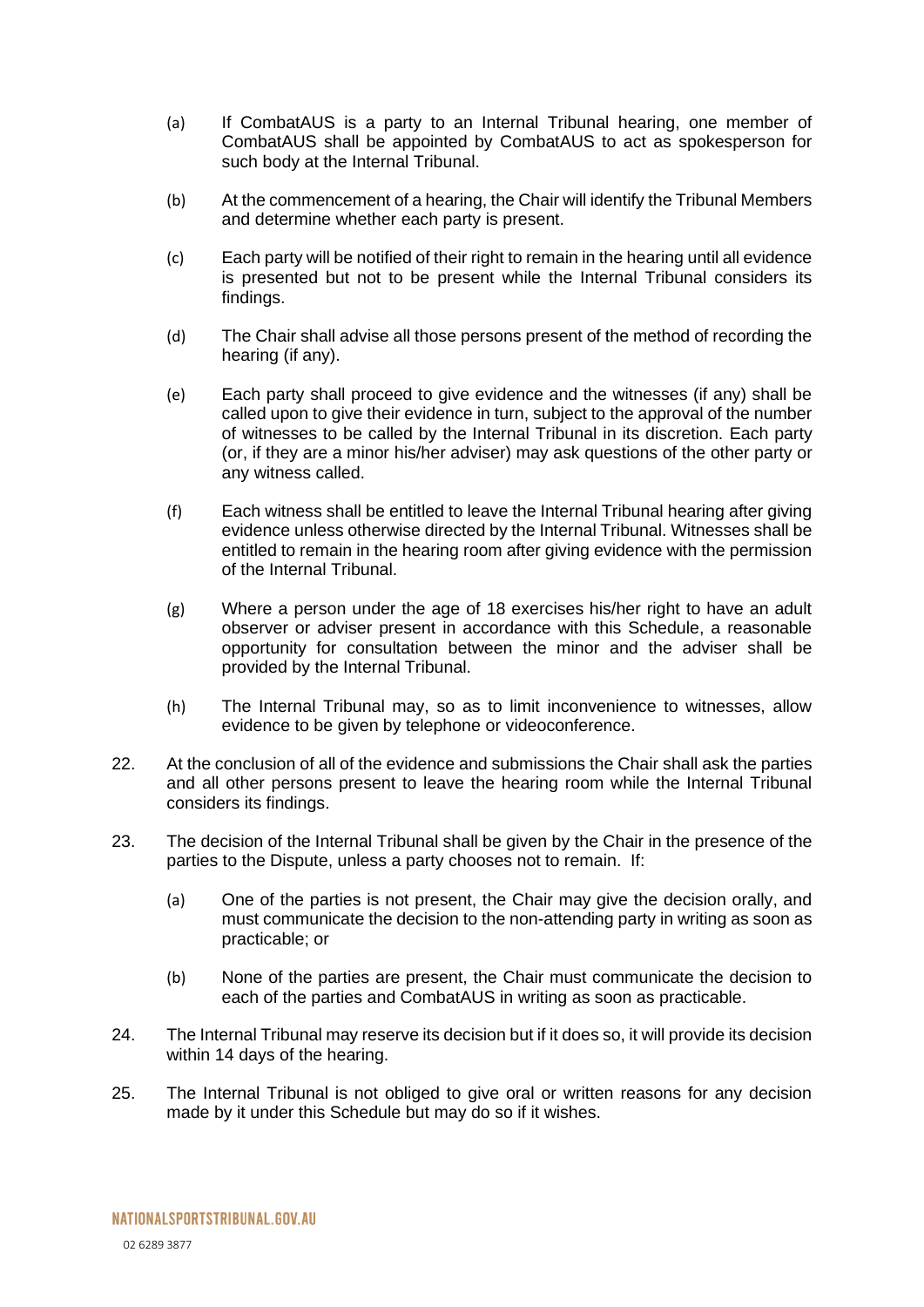#### **SCHEDULE 2**

#### **Internal Appeals Tribunal Procedure**

#### <span id="page-15-0"></span>**Interpretation**

1. In this Schedule:

**Appeal Chair** means the chair of a particular Internal Appeals Tribunal in accordance with this Schedule.

**Tribunal Member** means an individual person sitting on an Internal Appeals Tribunal.

- 2. Defined terms not otherwise defined in this Schedule have the meaning given to them in the Policy or Schedule 1, as the case may be.
- 3. All clause references refer to this Schedule unless otherwise provided.

#### **Convening Internal Appeals Tribunal**

- 4. As required under clause [5.4\(](#page-8-0)b) of the Policy, CombatAUS will convene an Internal Appeals Tribunal in accordance with this Schedule.
- 5. The Internal Appeals Tribunal shall be convened as soon as reasonably practicable after a referral under clause [5.4\(](#page-8-0)a) of the Policy and shall endeavour to convene no later than two weeks after notification by CombatAUS.

#### **Composition of Internal Appeals Tribunal**

- 6. Subject to clause 7, each Internal Appeals Tribunal shall
	- (a) Comprise three Tribunal Members selected by CombatAUS;
	- (b) Comprise at least one Legal Practitioner and one Sports Administrator; and
	- (c) Be chaired by the Appeal Chair who shall be appointed by CombatAUS and shall be:
		- (i) A Legal Practitioner;
		- (ii) A person of experience and skills suitable to the function of chairing an Internal Appeals Tribunal,

none of whom sat on or was involved in the original Hearings Tribunal for the Dispute subject of the appeal.

- (d) Gender diversity will be a consideration of the Internal Appeals Tribunal composition process.
- 7. Clauses 6 to 9 (inclusive) of Schedule 1 apply to an Internal Appeals Tribunal with any necessary amendments.